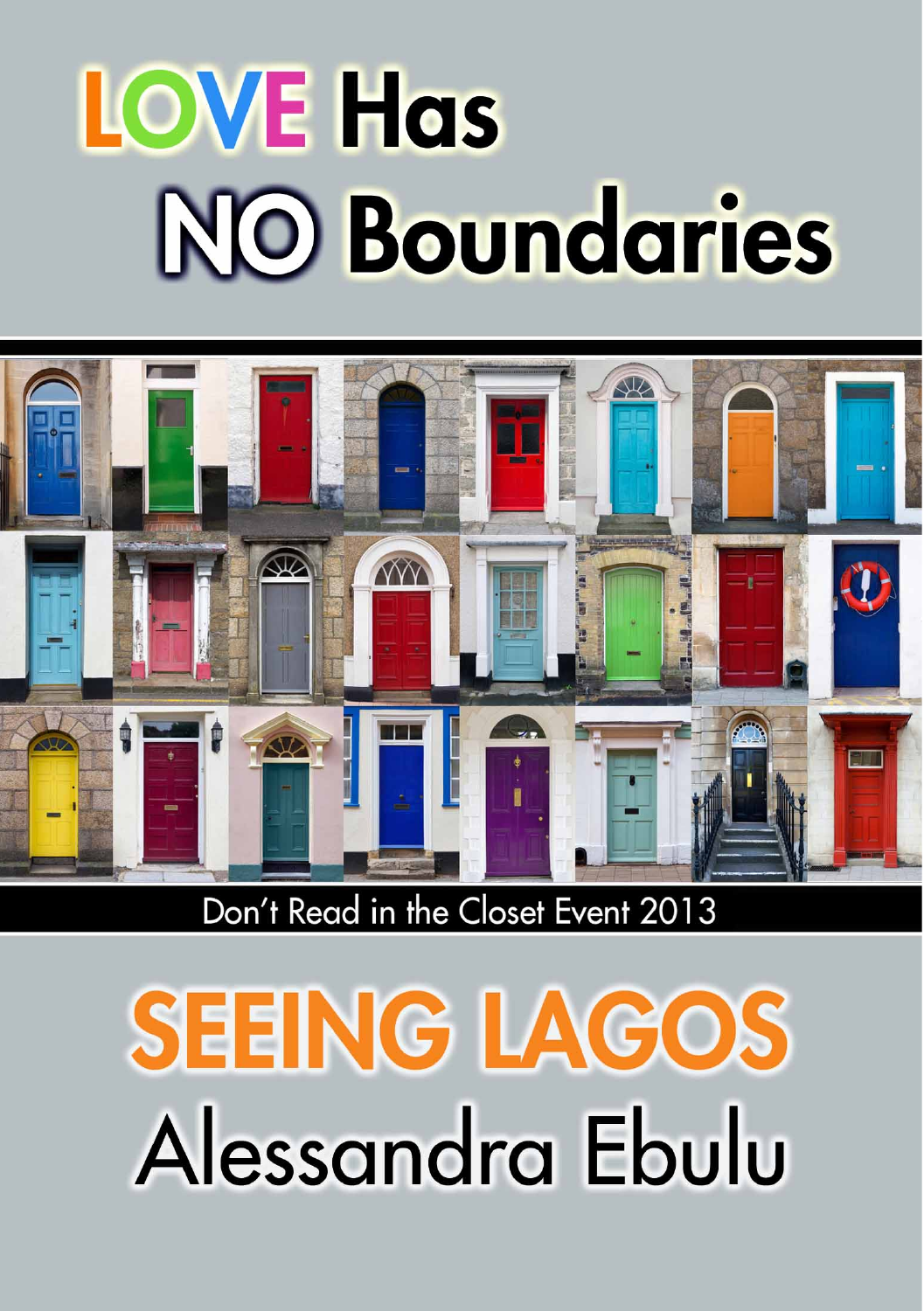# **Love Has No Boundaries**

*An M/M Romance series*

## **SEEING LAGOS By Alessandra Ebulu**

## **Introduction**

The story you are about to read celebrates love, sex and romance between men. It is a product of the *Love Has No Boundaries* promotion sponsored by the *Goodreads M/M Romance Group* and is published as a free gift to you.

## **What Is Love Has No Boundaries?**

The *Goodreads M/M Romance Group* invited members to choose a photo and pen a letter asking for a short M/M romance story inspired by the image; authors from the group were encouraged to select a letter and write an original tale. The result was an outpouring of creativity that shone a spotlight on the special bond between M/M romance writers and the people who love what they do.

A written description of the image that inspired this story is provided along with the original request letter. If you'd like to view the photo, please feel free to join the [Goodreads M/M Romance Group](http://www.goodreads.com/group/show/20149-m-m-romance) and visit the discussion section: *Love Has No Boundaries*.

Whether you are an avid M/M romance reader or new to the genre, you are in for a delicious treat.

### **Words of Caution**

This story may contain sexually explicit content and is **intended for adult readers.** It may contain content that is disagreeable or distressing to some readers. The *M/M Romance Group* strongly recommends that each reader review the General Information section before each story for story tags as well as for content warnings.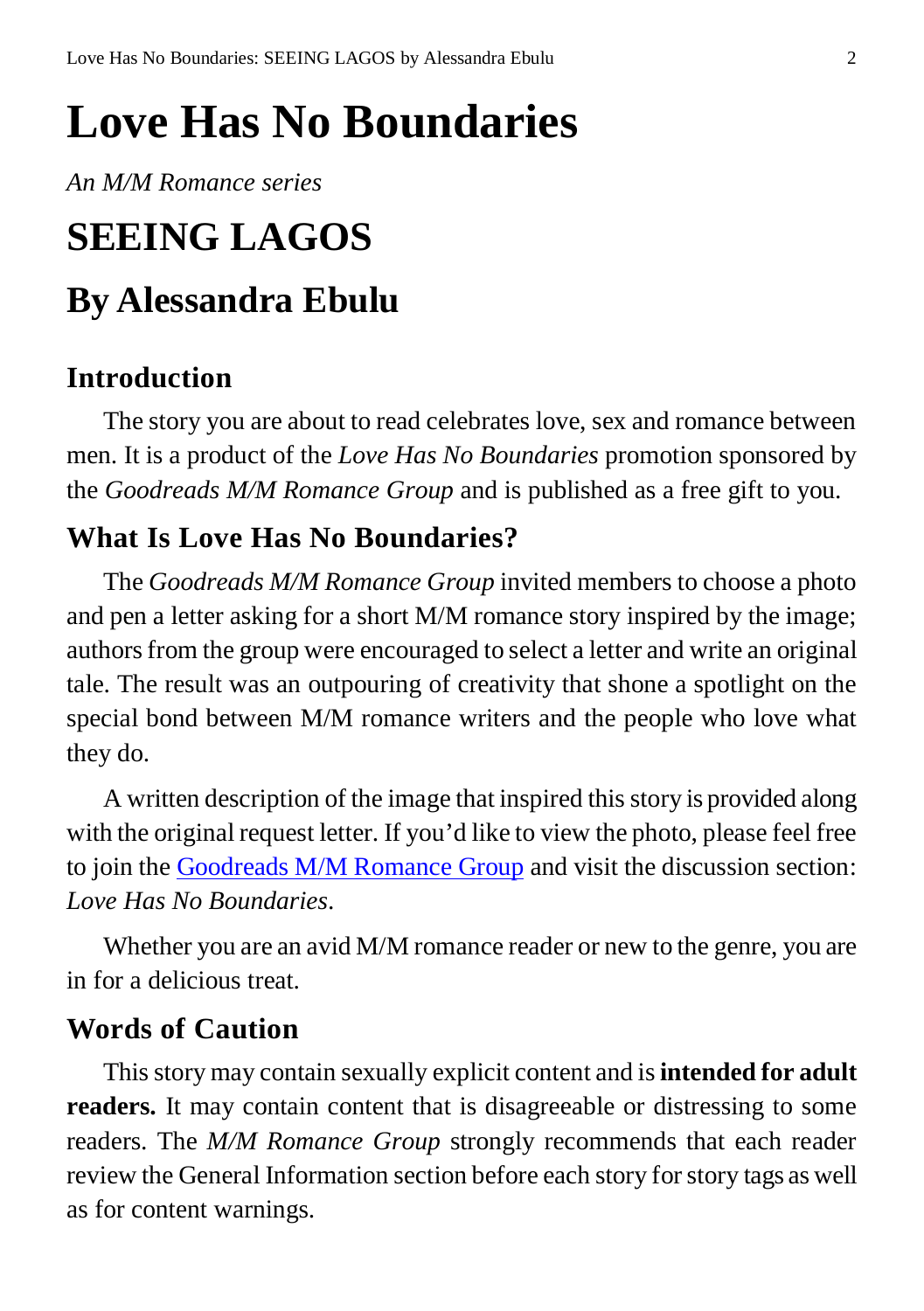This story is a work of fiction. Names, characters, places and incidents are the products of the author's imagination or are used fictitiously. Any resemblance to actual events, locales, or persons, living or dead, is entirely coincidental.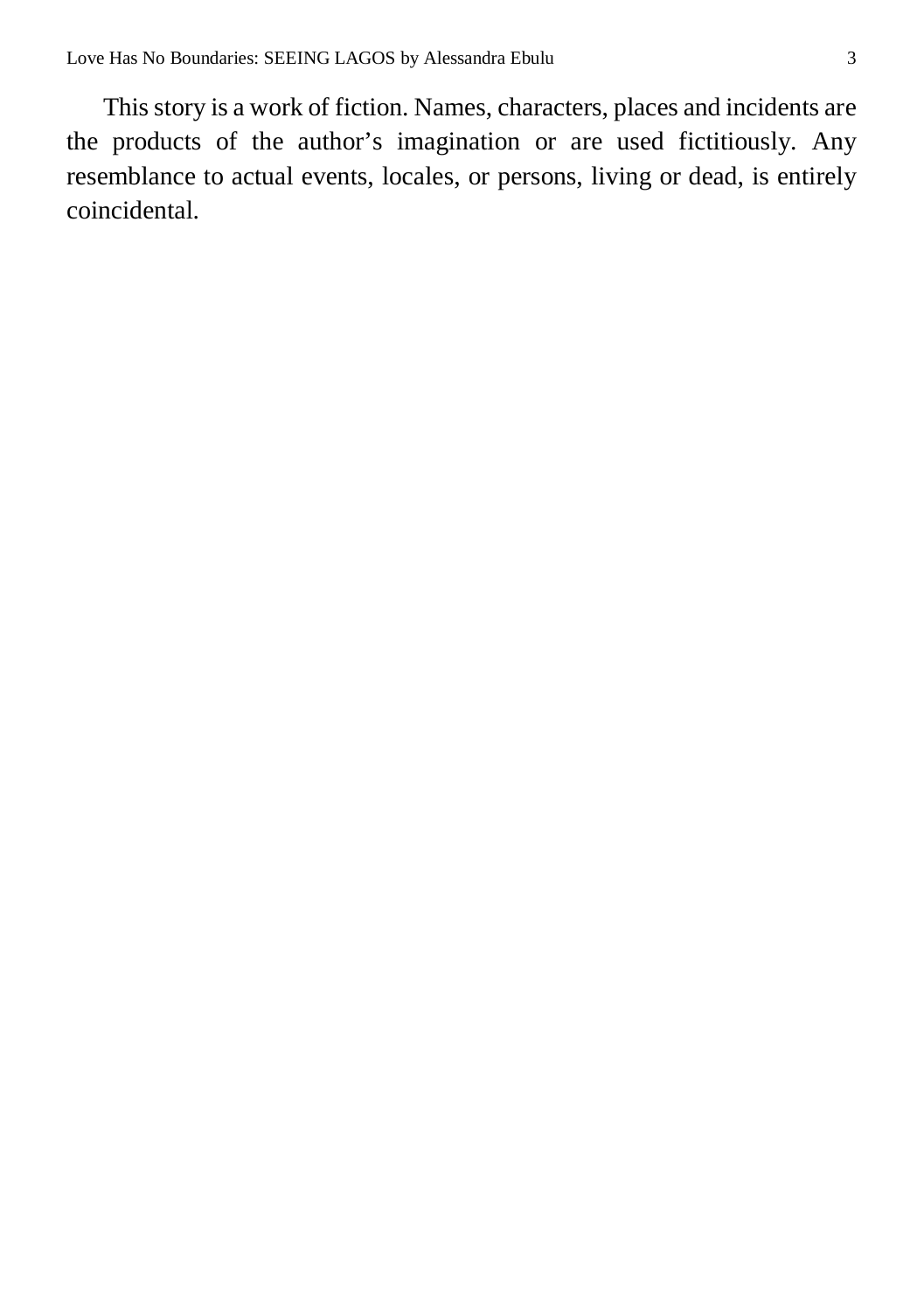All rights reserved worldwide. This eBook may be distributed freely in its entirety courtesy of the *Goodreads M/M Romance Group*. This eBook may not be sold, manipulated or reproduced in any format without the express written permission of the author.

Seeing Lagos, Copyright © 2013 Alessandra Ebulu

Cover Design by Goodreads M/M Romance Group

This ebook is published by the *M/M Romance Group* and is not directly endorsed by or affiliated with Goodreads Inc.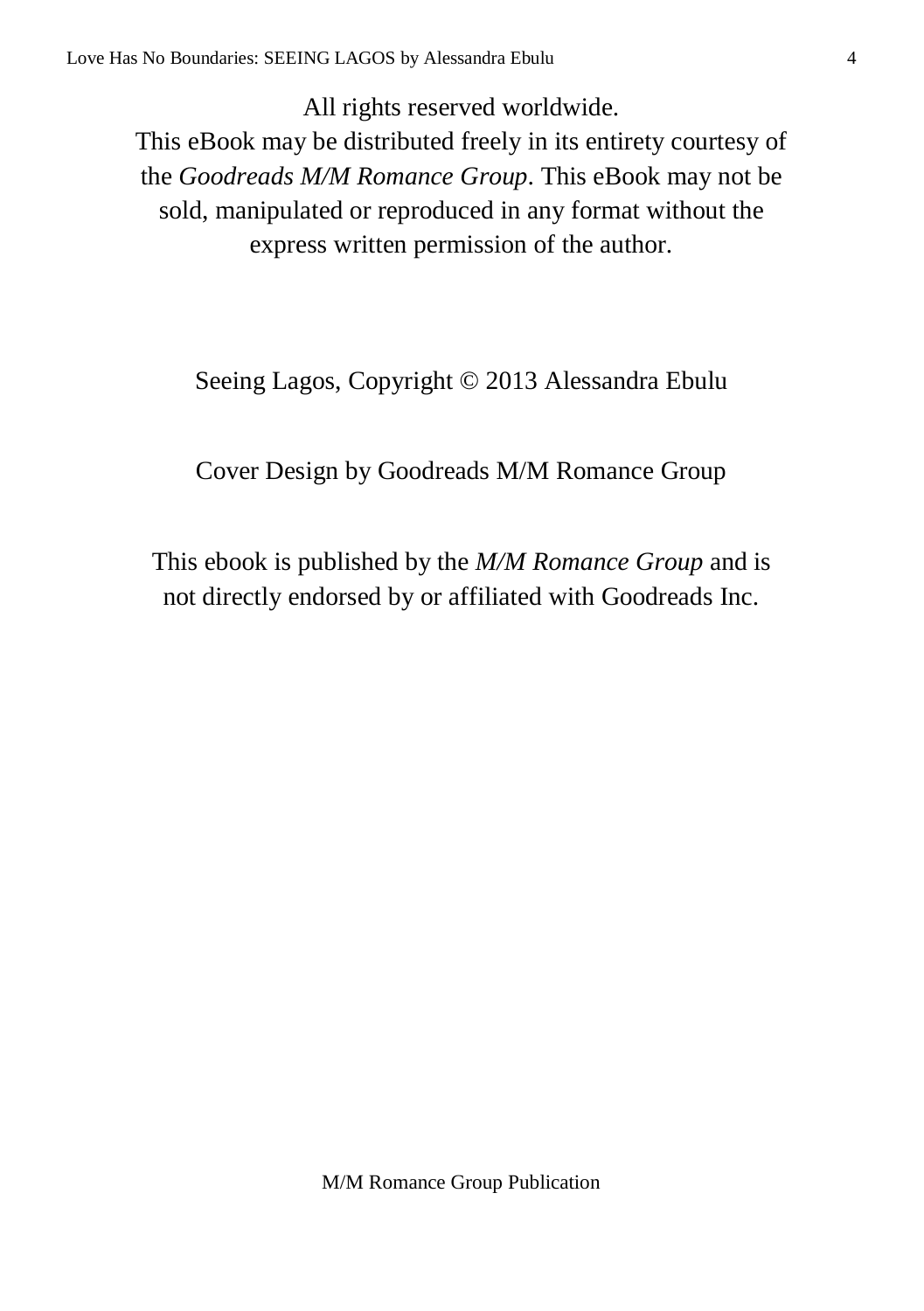## **SEEING LAGOS**

## **By Alessandra Ebulu**

### **Photo Description**

Photo 1: An aerial view from a city's bridge. In the background are several high rise buildings, and in the foreground, a multitude of cars are parked in an open space, with African people walking by the area.

Photo 2: A face bright with a smile, deep brown eyes, and a head full of dreads. The man's dark skin, a beautiful contrast to his white teeth set off nicely by his eyes.

#### **Story Letter**

*Dear Author,*

*I have no photograph to post, because all I want is a story set in some place that never or rarely appears in M/M Romance. Maybe someplace like Kiribati, or Singapore, or Lithuania, or Botswana. Take your pick, dear author.*

*I have no preference whatsoever about the content of the story. It can be whatever you want it to be, as long as at least one of the MCs is native to the unusual setting, so we get some insight into the local culture.*

*Everything else is up to you.*

*Sincerely,*

*Kathleen*

### **Story Info**

**Genre:** contemporary

**Tags:** holiday, Africa, sweet no sex, mini-travelogue, nervous breakdown recovery

**Word count:** 6,582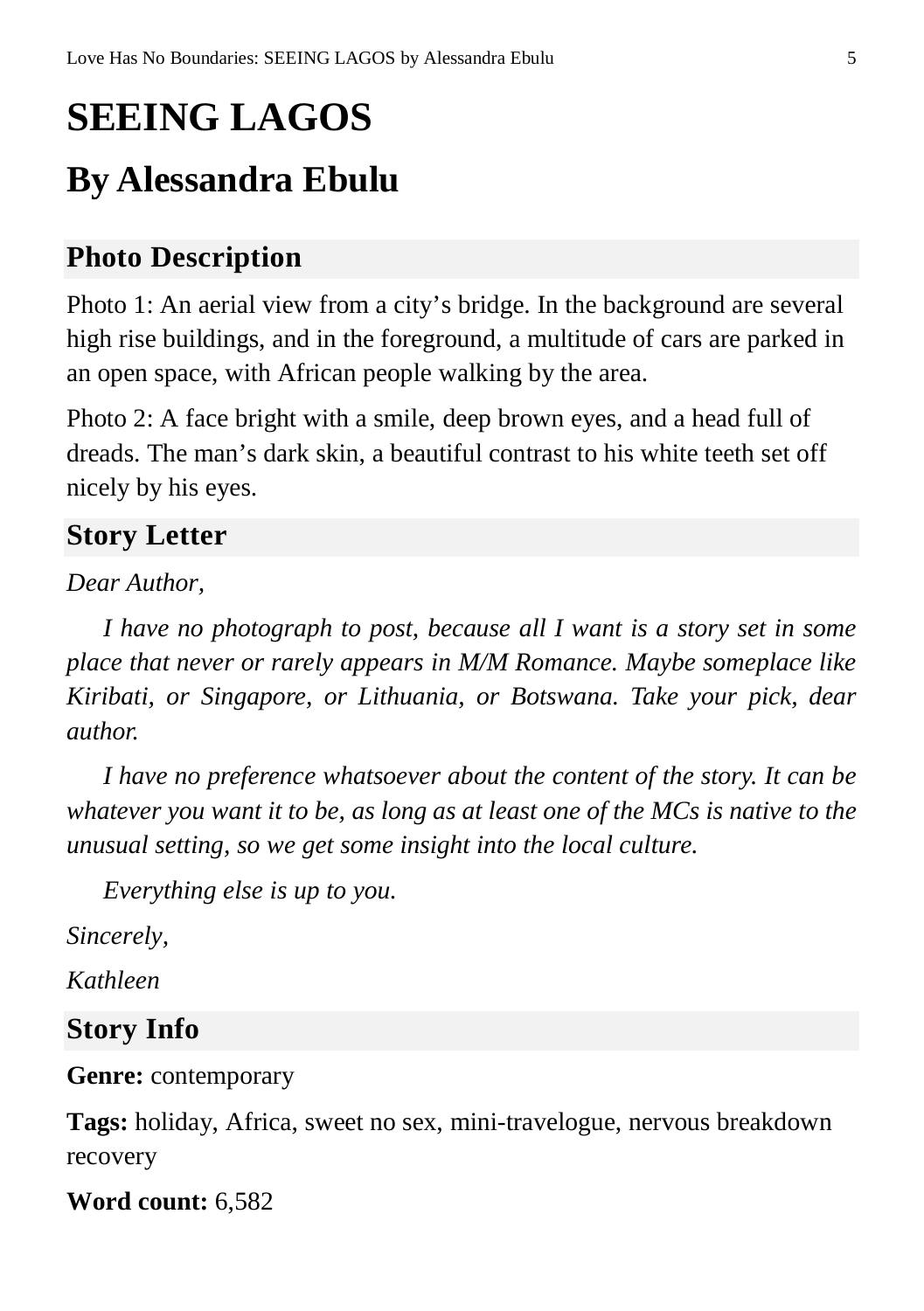## **SEEING LAGOS By Alessandra Ebulu**

Dámilólá woke up with a jolt to the screeching sounds of the alarm clock. He buried his head in his pillow, hoping against hope that the act would mute the volume. A minute later, he accepted his fate that he wouldn't be getting any more sleep and pushed off from the bed, until he rested with his thighs curved beneath him.

He blinked owlishly and looked at the clock. Five thirty in the morning. He suppressed a groan, unfolded his legs, and climbed out of the bed. He had an interview for nine, and he was already running late.

With the speed of one accustomed to being late, he rushed through his morning wash, brushed his teeth, and got dressed. He glanced at his wristwatch that now read 5:45 a.m., grabbed his keys and wallet, and ran out of the house. "Bíódún, lock the door," he shouted to his roommate and jogged to the bus stop.

It was pitch black, and the cold air had his body breaking out in goose pimples. Dámilólá rubbed hard at his chilled arms and took a deep breath.

The harsh glare of an oncoming car's headlights illuminated the area, and he put out his hands to signal to the driver, praying fervently that the lights he saw belonged to a *dánfó*—a commercial bus—and not a privately-owned vehicle. The sooner he left Ìkòròdú, the sooner he would be in Ìkejà, and the sooner he could run his errands at CMS. It was going to be another busy day. He wondered if it was too much to hope for something surprising, relaxing, and out of the ordinary to happen to him today. Something to help him snap out of the rut he was presently in.

The *dánfó* came to a stop in front of him and he hopped inside. The conductor called out in a shrill voice, "Mile twelve, Kétu, one fifty; Ojóta, two hundred; Maryland, two fifty; Yába three hundred. *Mú chángè e dání. Mi ò ní chángè lówó o*."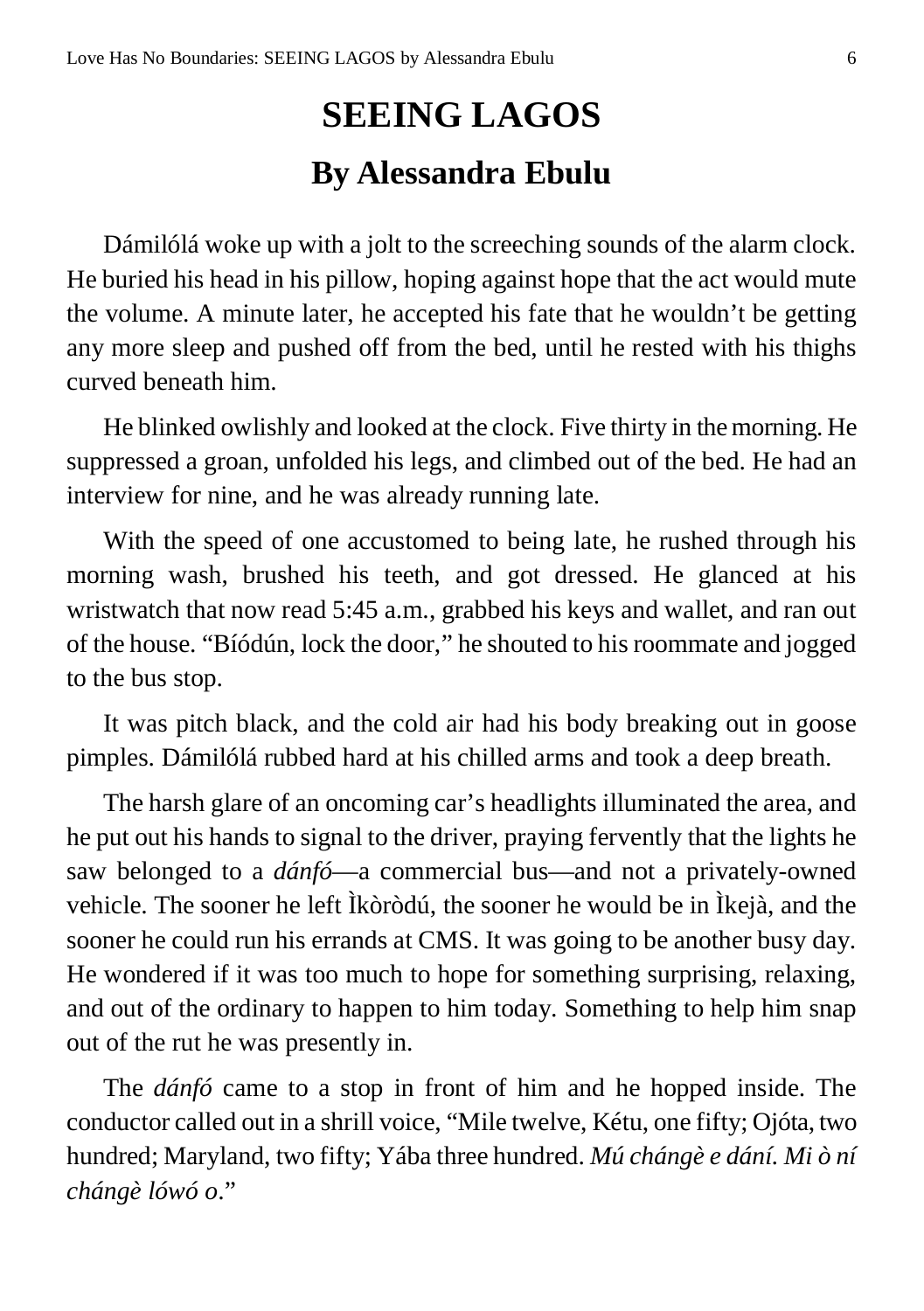Dámilólá rolled his eyes. That was the usual closing phrase uttered by every conductor and cab driver in Lagos. They *never* had any change. If a person was going to Yába and handed a one-thousand-naira note to a driver, that driver would complain, spew out some curses about one's family and, with a lot of grumbling, reluctantly hand over the person's change.

Some drivers were rude enough to ask that a passenger forget about the change because they didn't have any. Yet, if the reverse was the case, the conductor or driver would not leave their change with any passenger. It was just not possible.

Dámilólá took out a two-hundred-naira note from his wallet and handed it to the conductor. All that was left was for him to get some breakfast and some sleep. It would take him about two and a half hours to get to Ojóta, considering the traffic, and there was no way he was going to stay awake for that period of time.

The bus crawled from the Ìkòròdú garage to the Agric bus stop, where it had to stop to load up on more passengers.

Dámilólá noticed a girl with loaves of bread and called, "Bread."

She immediately rushed over with her tray and began to push her wares at him. He decided on eighty-naira bread and seventy-naira *Àkàrà,* along with a sachet of water.

He settled back in his seat, cut off a bit of bread, and placed an *Àkàrà* ball in between the bread. He bit into his food, and his mouth was filled with the delicious taste of bean balls fried in palm oil and spiced with pepper and onions. Dámilólá moaned and polished off the rest of the meal. With a few gulps, he emptied the sachet of its contents. That done, he rested his head against the windowpane and dozed off.

He woke up to a light tapping and opened weary eyes to stare at a fellow passenger who pointed outside. "We're at Ojóta."

Dámilólá mumbled his thanks and alighted from the bus. He joined the crowd of people who were all heading to the *dánfós* that were in a queue. Ìkejà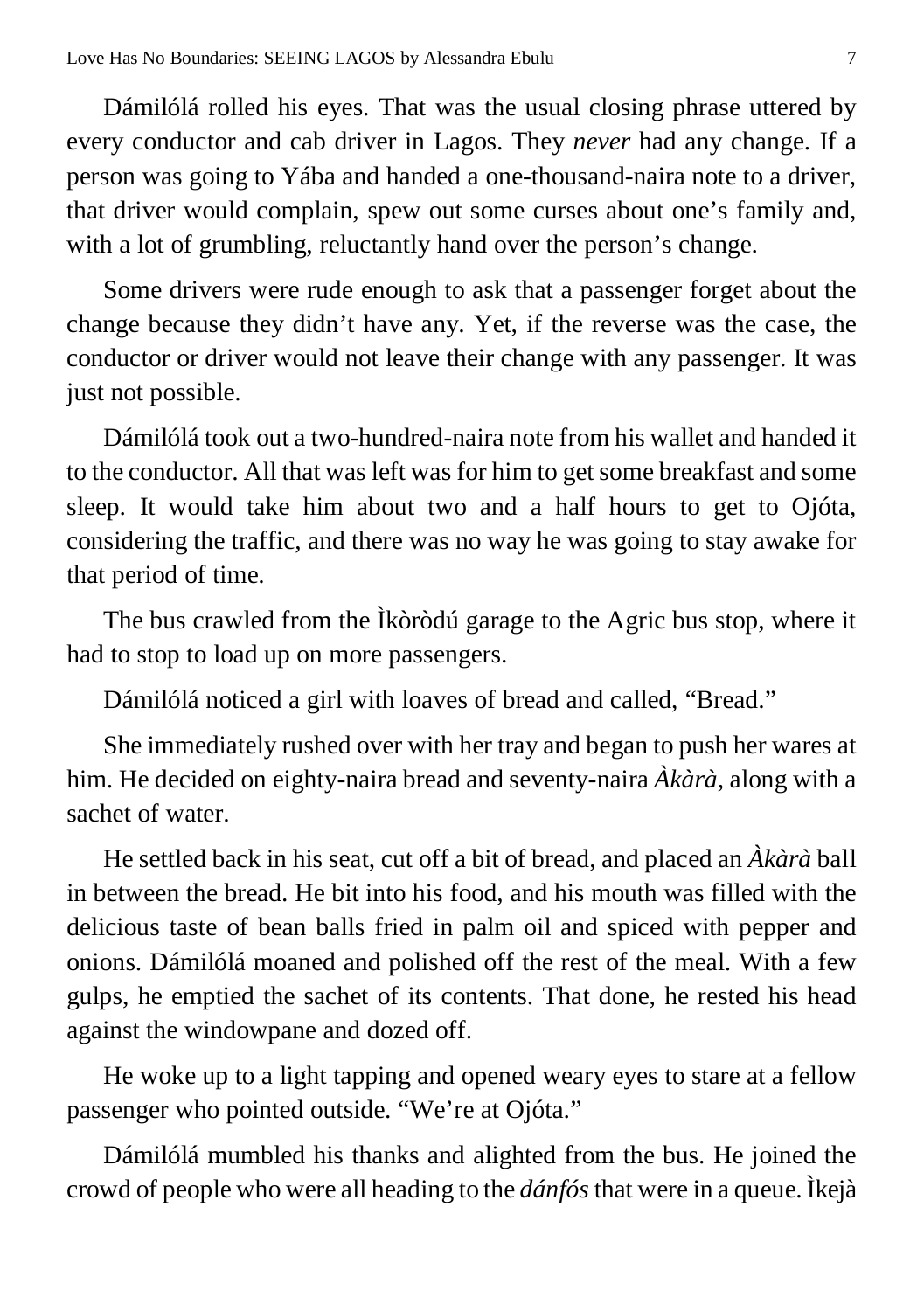was a busy part of Lagos. It was an area that housed a lot of companies, so everyone was heading towards the Ìkejà *dánfós*.

There was a lot of pushing and curses, and the stench of the Ojóta waste disposal vans permeated the air. Dámilólá walked around a crippled man begging for alms and called out, "Allen Avenue."

The conductor for the Allen Avenue *dánfó* waved his hands and pointed at his bus.

Dámilólá glanced at his wristwatch and then hurried onto the bus. He only had fifteen more minutes before the interview was to start. This was the sixth advertising agency he had applied to. The others had informed him that they would get back in touch with him, but never did.

It was a surprise when he received the phone call from S, O & U asking him to come in for an assessment test. It had been a bigger surprise when he was informed that he had passed the assessment test and therefore should come in for an interview.

He had his fingers, toes and even mid-section crossed with the hope that he would finally receive good news and employment with a respected advertising agency.

The level of unemployment in the country was high, and to make matters worse, companies were always requesting employees with "experience". Any time he saw a vacancy ad in the papers or on the Internet and saw the dreaded tagline "…Years of experience wanted," he felt the need to slam his fist into something. How the hell was anyone supposed to get any experience if they were not even offered the opportunity to gain the experience in the first place?

"Employ me, so I can gain the bloody experience, damn it," he always felt like screaming.

Dámilólá took in a deep breath. No need to get all worked up before a major interview. He needed to keep calm. Hopefully, this interview would go well. If it didn't, well, he would have to find something to do. The rent would soon be due, and he needed to give Bíódún his share.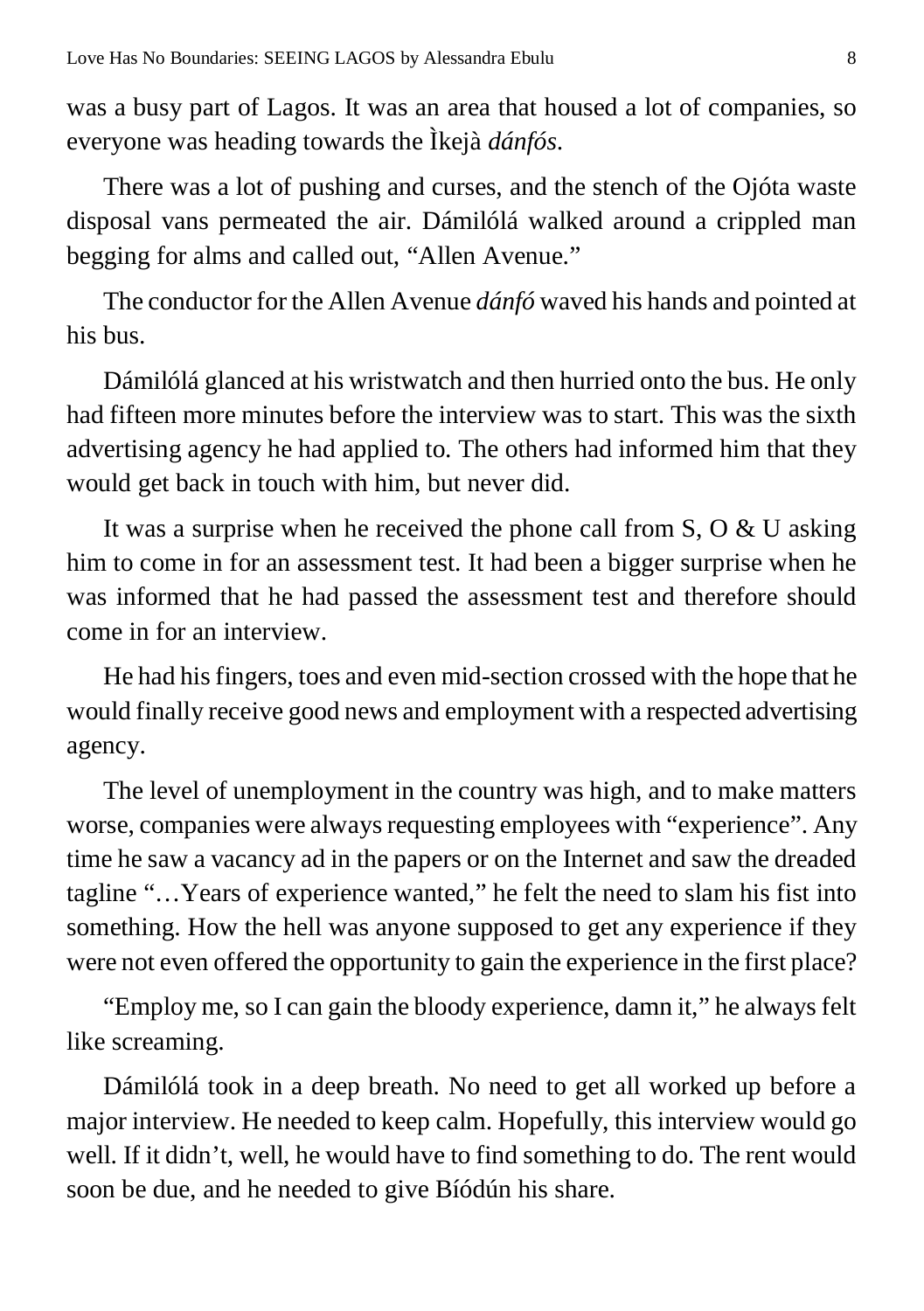He kept his eyes on the Ìkejà landscape as the driver drove into the heart of Lagos' heartbeat, and in his own heart, he kept a prayer that things would turn out well.

\*\*\*\*

Solá buried his face in his pillows and pressed his hands hard against his ears. When that didn't work, he turned around until he was looking up at the ceiling and released a frustrated shout. The thump-thump sound of the pestle hitting the mortar was grating on his nerves.

It was made especially worse because it was still six thirty in the morning. Nobody deserved to wake up to such a racket. It was completely inhumane. Human beings need sleep. And little children need a balanced meal that would fill them up, give them energy, and provide their bodies with the nutrients for development, not the crap Mrs. Bólújòkó fed the little ones. Someone should set her straight. Solá rose from the bed, yanked on trousers and a shirt, and ran down the stairs. He was just the right person to do that. That woman's ignorance had to be rectified.

Outside the Bólújòkó's house, he could hear the racket even more clearly. Early risers, who were headed to work, didn't even seem to notice. Some were focused on their phones, and others had their ears plugged as they all drifted towards the end of the street where there was a bus stop. They'd probably heard the pounding sounds for so long that they'd gotten used to it.

Solá knocked and heard shuffling sounds as someone approached the door. The door swung open, and Solá glanced down at the little boy. His school uniform had obviously been recently thrown on, and the buttons done up haphazardly.

"Is your mother at home?" Solá asked. It was silly, because they both knew that the boy's mother was around. Who else would be pounding yam so early in the morning?

The boy nodded his head, jabbed a finger behind him, and disappeared into one of the open doors, leaving the front door open for Solá to come in.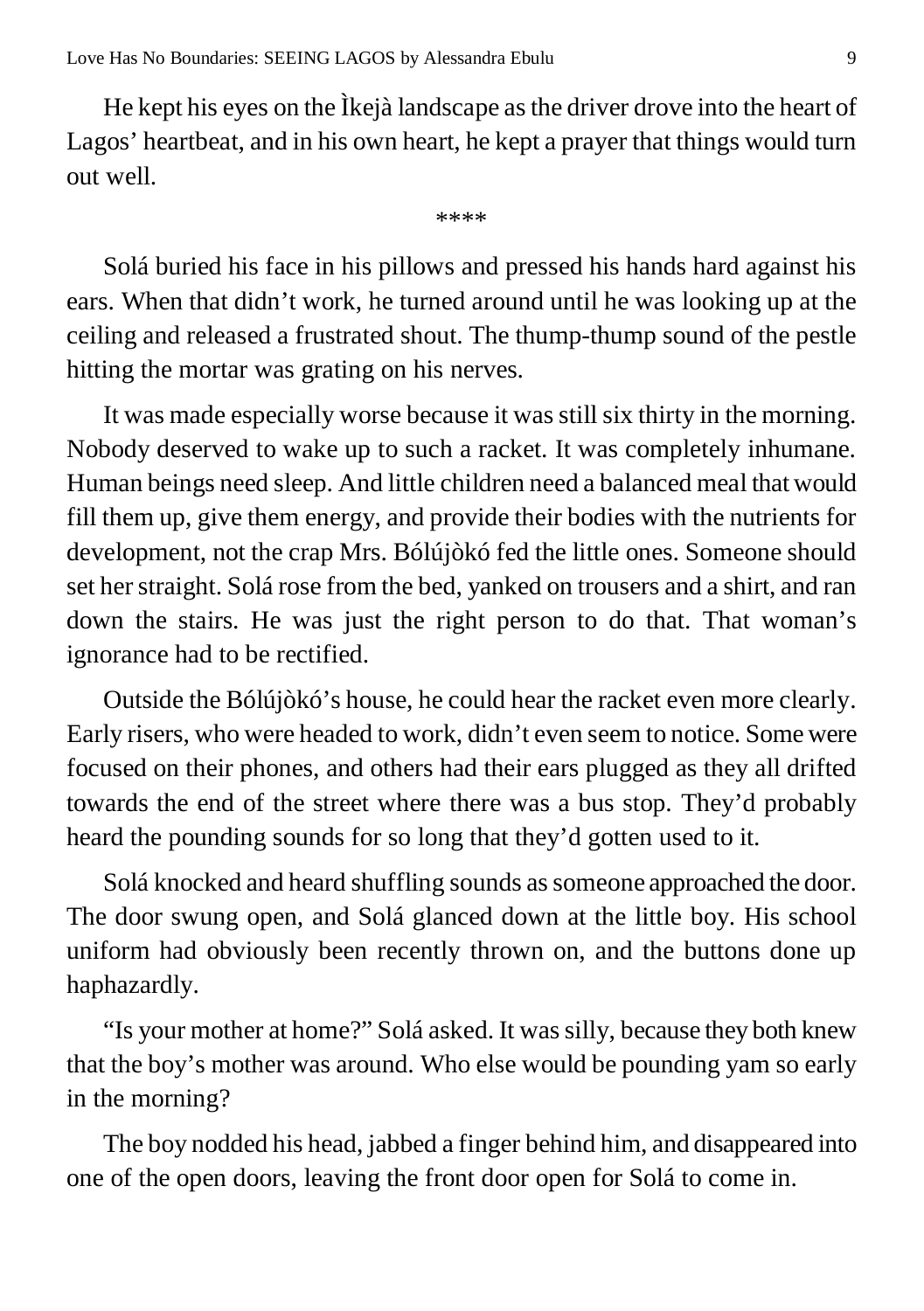Solá made a mental note to tell the boy's mother about the boy's carelessness with security. The world was not so safe that a child should give anybody easy access to his home.

He spent some time glancing around the living room. There was a fourteen-inch television on a wooden cabinet, with a DVD player in the slot beneath. A standing OX fan provided the space with adequate ventilation, and on the walls were framed pictures of people of different ages, probably members of the family. The walls were a pale blue, and the worn curtains were a royal blue that matched the rug that lay in the middle of the room, on which there was a small table that held various remotes and glasses.

After he had spent enough time observing the room, and no one had appeared yet, he called out, "Mrs. Bólújòkó? It's Solá Michael. Solápé's younger brother. I came to talk with you about something."

"Come to the kitchen. My hands are busy at the moment," a female voice called out.

Solá shrugged and followed the pounding sounds to the kitchen.

Mrs. Bólújòkó was a short woman with a slim physique. Her arms, however, were heavily muscled, and she handled the pestle expertly, tossing slices of boiled yam into the mortar and pummeling the pieces into a paste. As he watched, she added some water, turning the mixture with the pestle until the mixture's consistency was acceptable. She scooped it out and dished it into a big cooler.

That done, she straightened up and looked hard at Solá. "Aunty Solápé's younger brother you said? The one visiting her from London?"

*You mean her crazy brother who was advised by his shrink to take some time off because he couldn't seem to turn his brain off and would soon suffer from exhaustion? The one who doesn't want to be in this country and simply wants to be back in London with his friends.*

Solá kept his thoughts to himself, however, and nodded. "Yes."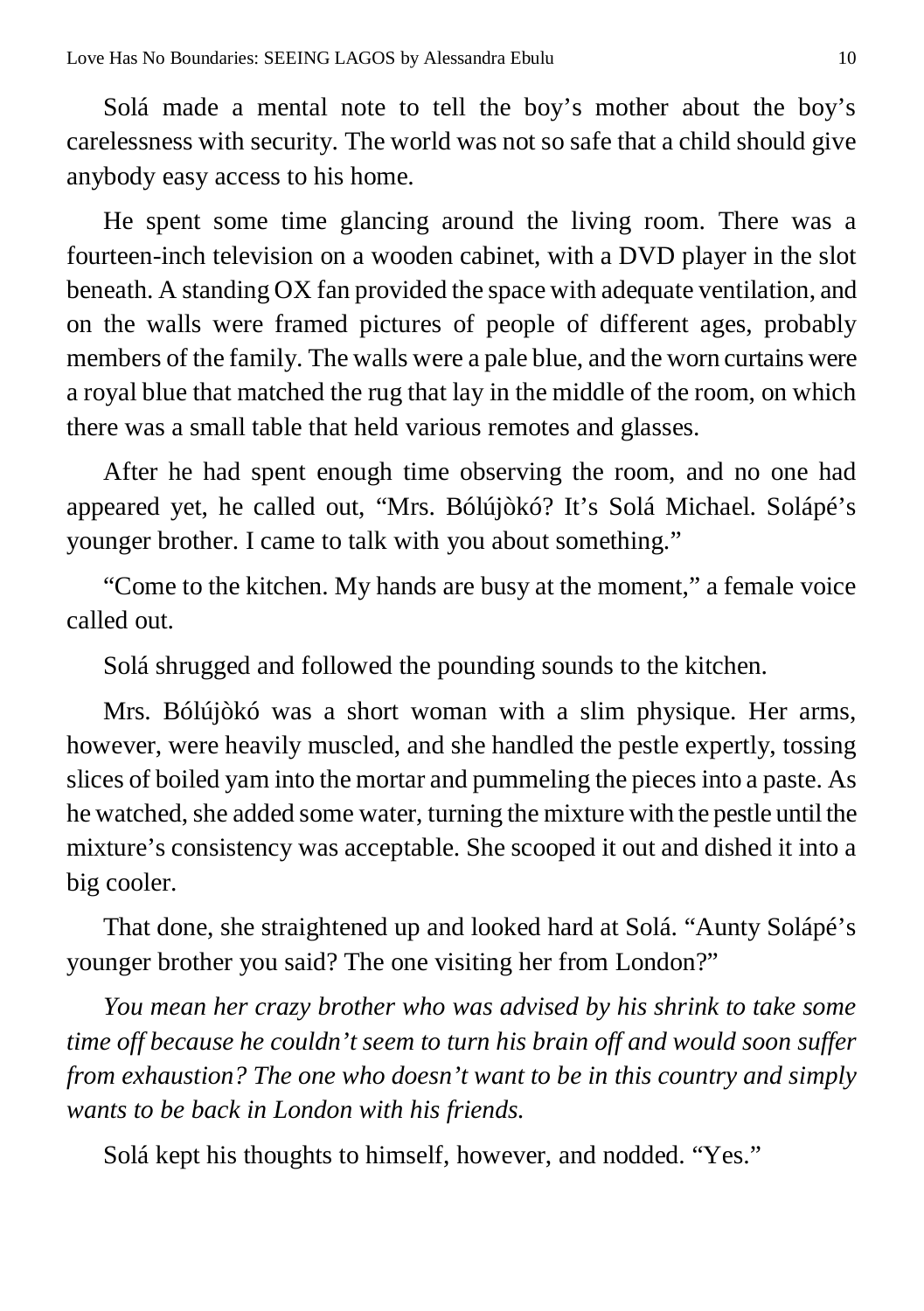"Well then, what can I do for you?" Mrs. Bólújòkó asked and wiped her hands on a clean napkin attached to the *wrapa* round her waist.

Just as Solá opened his mouth to reply, she held up a finger and shouted, "Gbémi, Lékè, come and take your food *o*. It's already fifteen minutes to seven. You'll be late."

An older girl and the little boy who opened the door came running into the kitchen. The girl grabbed the steaming bowl of *Ogbono* soup and carefully carried it out of the kitchen while her younger brother carried a smaller bowl in one hand and two small glasses in the other.

"That's actually what you can help me with. Mrs. Bólújòkó…"

"Call me Détóún," she interrupted.

"Détóún. I understand the need to have your kids fed, but at six thirty, I'm still sleeping, and the pounding sounds are too loud. I don't know if others have mentioned it to you, but I just wanted us to talk about it," Solá said, watching her eyes.

"Really? I didn't know that," Détóún said.

Solá observed that she looked genuinely surprised. Obviously, no one in the neighborhood had come out to mention that her pounding was a nuisance. "Besides, no offence meant, but pounded yam and soup is not the most nutritious meal to serve to young kids at this time of the day."

Détóún's eyes hardened slightly. "Are you trying to tell me that I'm not feeding my children properly? *E mà gbà mí?* Have you seen how strong they are?"

*Okay. I don't think my words came out the proper way. She seems very pissed. What does* E mà gbà mí *mean again? Oh yes! Please save me. Okay, I need to rephrase my words before she starts ranting in Yoruba again.*

"I didn't mean it that way, Détóún. I just meant that pounded yam is a heavy meal. Eating such a meal in the morning will make the kids very tired and they won't be able to assimilate what they're being taught in school as well as they should," Solá backpedaled.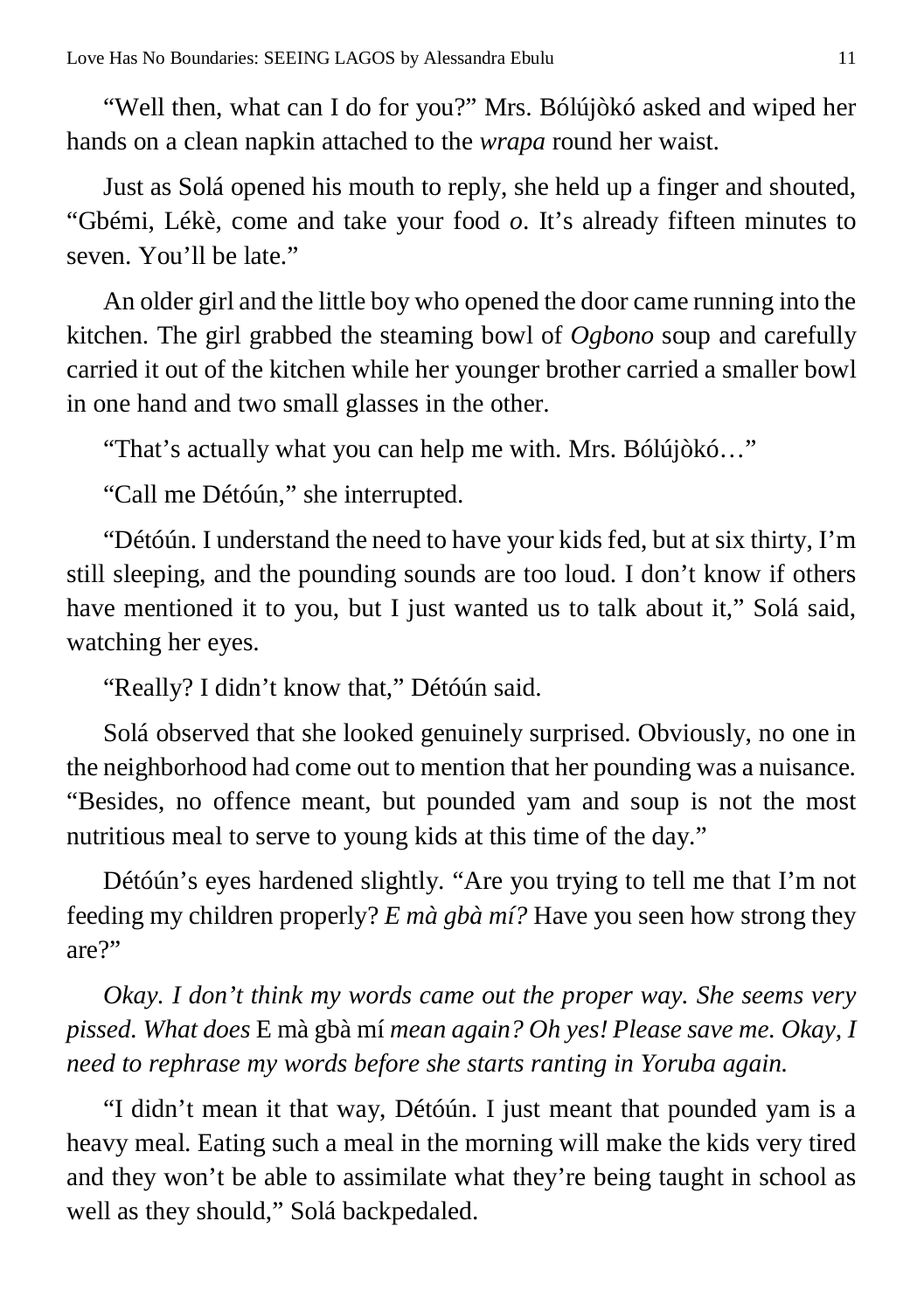Détóún took in some deep breaths. "But that's what I've been feeding them for so long. And no one has complained. Their grades haven't turned bad."

"I'm not saying that they will suddenly start failing. I'm just saying that they won't perform as well as they should. Just try something different for some months. Try some cereal like Golden Morn or cornflakes. Give them oats, spaghetti, rice, and occasionally boiled yam. It will help."

Solá held his breath as he watched multiple emotions flash across Détóún's face as she considered his words. She finally nodded. "All right. I will do as you suggest. Although, what is also helping your case is that my pounding yam disturbs you in the mornings," she added.

Forty-five minutes later, his stomach full of the pounded yam and *Ogbono* soup that Détóún had insisted he eat, he entered the house. He spotted the note that his sister left on the center table.

*I've gone to work. Whenever you can, please can you help me out by picking up some clothes and books at CMS? There's a tailor's shop just beside the First Bank branch at CMS. Just ask for Adéòtí. Tell her I sent you, and she will hand over the package. I've already called her, and she's expecting you. I really do need them today, but it will be too late for me to pick them up. Take the time to enjoy Lagos a bit while you're at it.* 

She'd included a smiley face at the end of the note. Solá shook his head at his sister's silliness and placed the note in his back pocket. He glanced at the clock hanging on the wall. It now read seven forty-five. There was no need to rush. He would watch some reruns of *Law and Order* and be on his way at about four.

\*\*\*\*

Lagos in the evening was loud. It was like a rock concert, with the screeching and the horns representing instruments, and people's movements like dancers. The conversations, arguments, and shouts were all lyrics to the song of people who live in and have grown to love the city.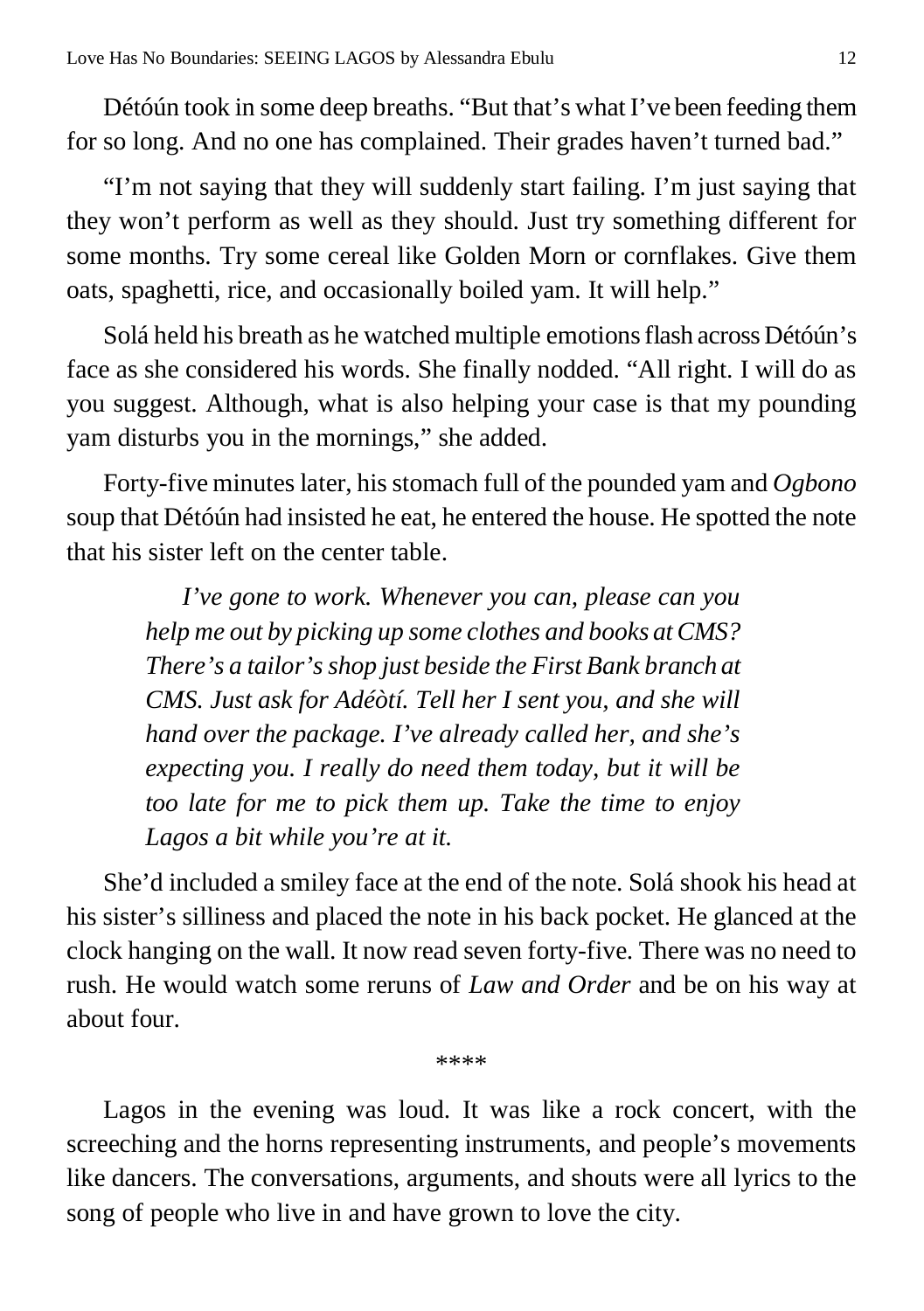Solá could see it in their eyes, in the jaunty way a majority of them walked. They loved Lagos, every part of it. Their excitement couldn't be faked.

He'd reconsidered the wisdom of driving around, constantly halting in the middle of the road to ask where the First Bank was located. Besides, with the narrow routes that were all too common, there was a chance that he might have to walk to get to the tailor's shop.

So he'd decided to park his sister's car and asked for directions from a bus driver who pointed out the road he should take. Solá thanked the man and immediately began to walk. He'd been walking now for about ten minutes, and he still hadn't gotten to the place that the driver had informed him was just "'round the corner".

The sun was high in the sky, and the heat turned his shirt into a soaked mess that he was sure did not smell anything like it had when he left the house. His throat felt parched as well. Immediately he had the thought, he motioned at a little girl with a bucket of drinks on her head and asked, "Do you have Teem?"

She reached into her bucket, which was still on her head, and brought down a bottle of Teem, the condensation on it indicating the coldness of the drink.

He downed the drink in quick gulps and handed her the money. He raised a hand to shield his eyes from the sun and scanned the area, looking for the familiar white elephant set in a blue background, the logo of First Bank.

Solá caught a glimpse of something blue in the distance and began moving forward, with the hope that he had finally gotten to his destination.

He was so focused on the building that he paid no attention to anything around him, not even the person who bumped into him. There was nothing unusual about the act. CMS was teeming with people, and everybody was in a hurry to get to where they were headed. Bumping into others was inevitable during the ever-present rush hour. Sometimes, he wondered if Lagosians ever went to work. No matter the time of the day, the roads were always busy and traffic congestion was forever a fact.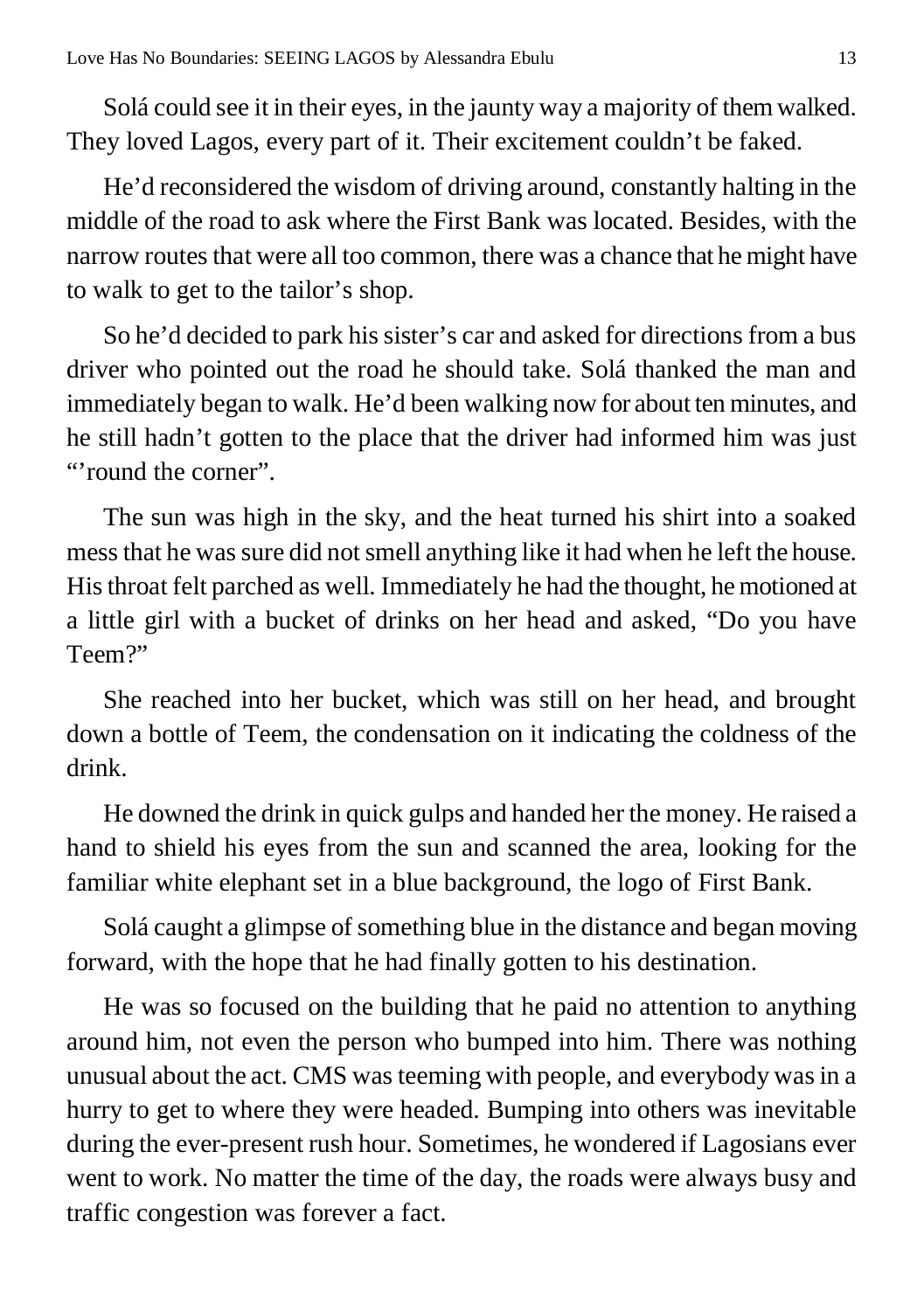It took him a while to notice that his shoulders had been relieved of a great weight. By the time his brain processed the information, the young thief had covered quite a distance with Solá's laptop bag in tow.

"Thief! Thief!" he screamed and watched the young crook race away with his bag. He mentally went through the valuables he had kept in the bag: his wallet full of cash and his ATM cards, his external hard drive, some gum, an extra pair of shoes that he planned to have a shoemaker—the local cobbler—to fix for him, and most importantly, his laptop.

Solá debated running after the boy, but the thief had gotten quite a head start and had chosen the most opportune time to carry out the theft. Cars were moving swiftly, and he couldn't start chasing the boy through traffic. None of those who were behind him did anything to help apprehend the thief, either.

Solá chewed his lower lip and contemplated returning home to tell his sister about the theft when someone raced by him, bumping into him in a hurry to get to wherever it was the other person was going. Solá swallowed an expletive. Today was just not his day.

He stooped down to pick up the package of books that had dropped when the pedestrian ran into him, when two sneakered feet walked into his line of vision. Solá's gaze travelled up.

He saw well-worn gray jeans, a T-shirt depicting a beach scene, a face brightened up with a smile, deep brown eyes, and a head full of dreads. The man's dark skin was a beautiful contrast to his white teeth and was set off nicely by his eyes.

Solá was so caught up in the man's gaze that it took him a while to notice that the man had his stolen laptop bag swung across his shoulder.

The stranger stooped down and picked up a copy of Sun Tzu's *Art of War* that had slid away from Solá's reach. He brought the now-torn paperback to Solá and said with a sheepish look, "I'm sorry I ran into you. I was in a hurry to apprehend the thief and it didn't occur to me that at the speed I was running, I would bump into you or damage your books."

The man handed Solá the bag and they both rose to their feet.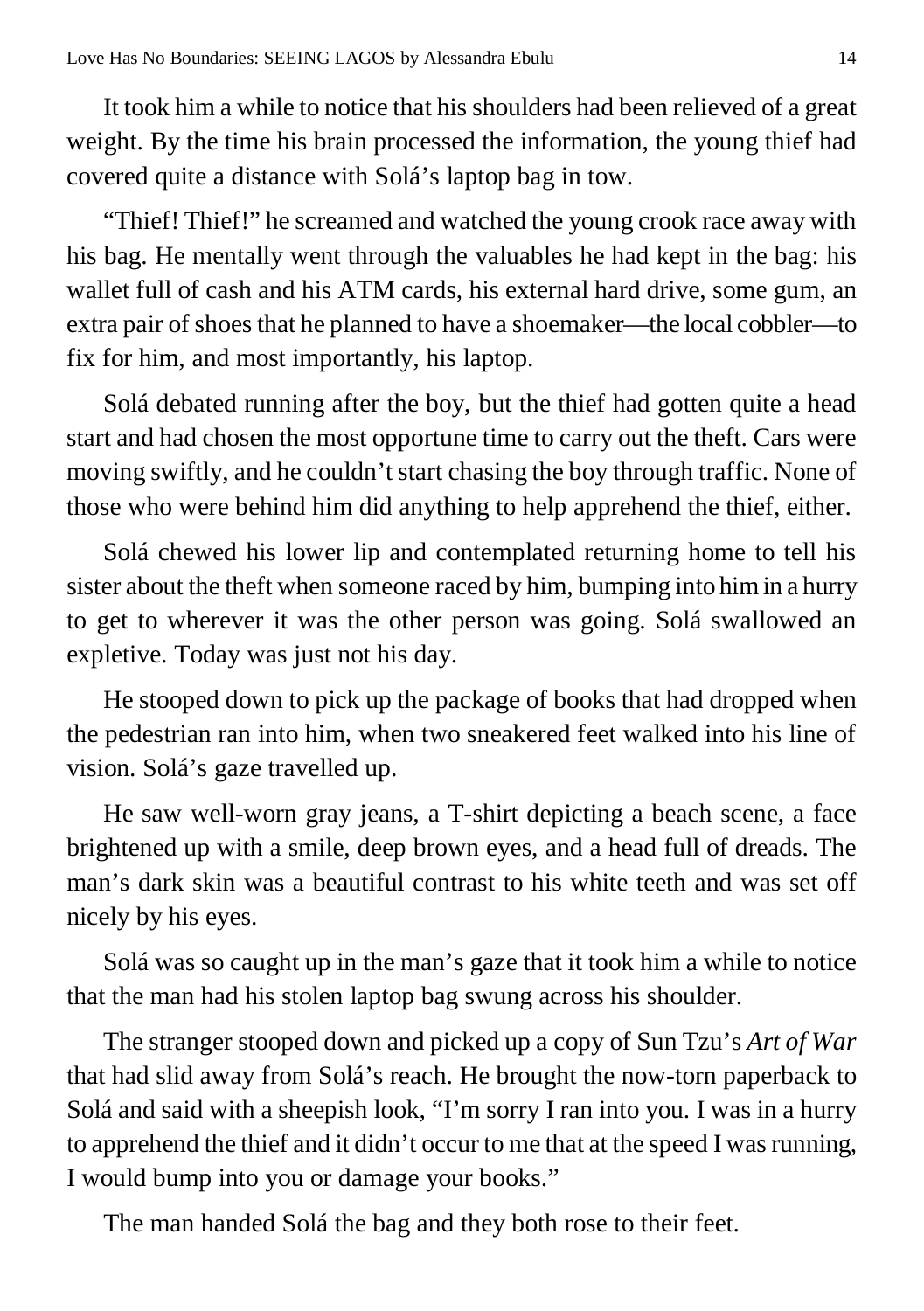Solá couldn't take his eyes away from the thief-catcher. He was particularly fascinated with the way the other man constantly licked his lower lip, all the while keeping his focused brown gaze on Solá.

Solá was just about to ask for a name when someone bumped into him, knocking him against his helper. He felt warm arms hold him gently until someone yelled out, "Disgusting."

The word sent a shock through Solá's system, and he and the other man jumped apart. This was Nigeria. A country that handed out jail terms to homosexuals. This was not a country where a man could admit to be tempted to kiss another man in public. Public Displays of Affection of any kind were frowned upon. A display of homosexual attraction was grounds for a lynching.

"Thank you for the help," Solá murmured and tightened his hand on the strap of his laptop bag. "I'm Solá Michael."

"I'm Dámilólá Adérèmí. And it was no problem," Dámilólá said with a laugh. "Although, I'll advise that now you are in Lagos, it's best you keep your eyes and hands on everything you have on you, and at all times. A man who is lax about his things and his environment is soon parted with his belongings in Lagos. And it's not every time you'll find someone come to your rescue like I did. Quite a lot of people will conclude that since you were stupid enough to be taken advantage of, then you don't deserve to have that item."

"But that's not fair," Solá protested. "Why should I be blamed for getting robbed?"

Dámilólá raised a hand. "Nobody's actually going to blame you for having your pocket picked. They just won't see the sense in running to your aid and helping to apprehend the thief. Everyone's in a hurry to get to their destination. They don't have the sympathy to help someone retrieve an object that he should have kept a careful eye on in the first place. It's just the way Lagosians are." Dámilólá shrugged.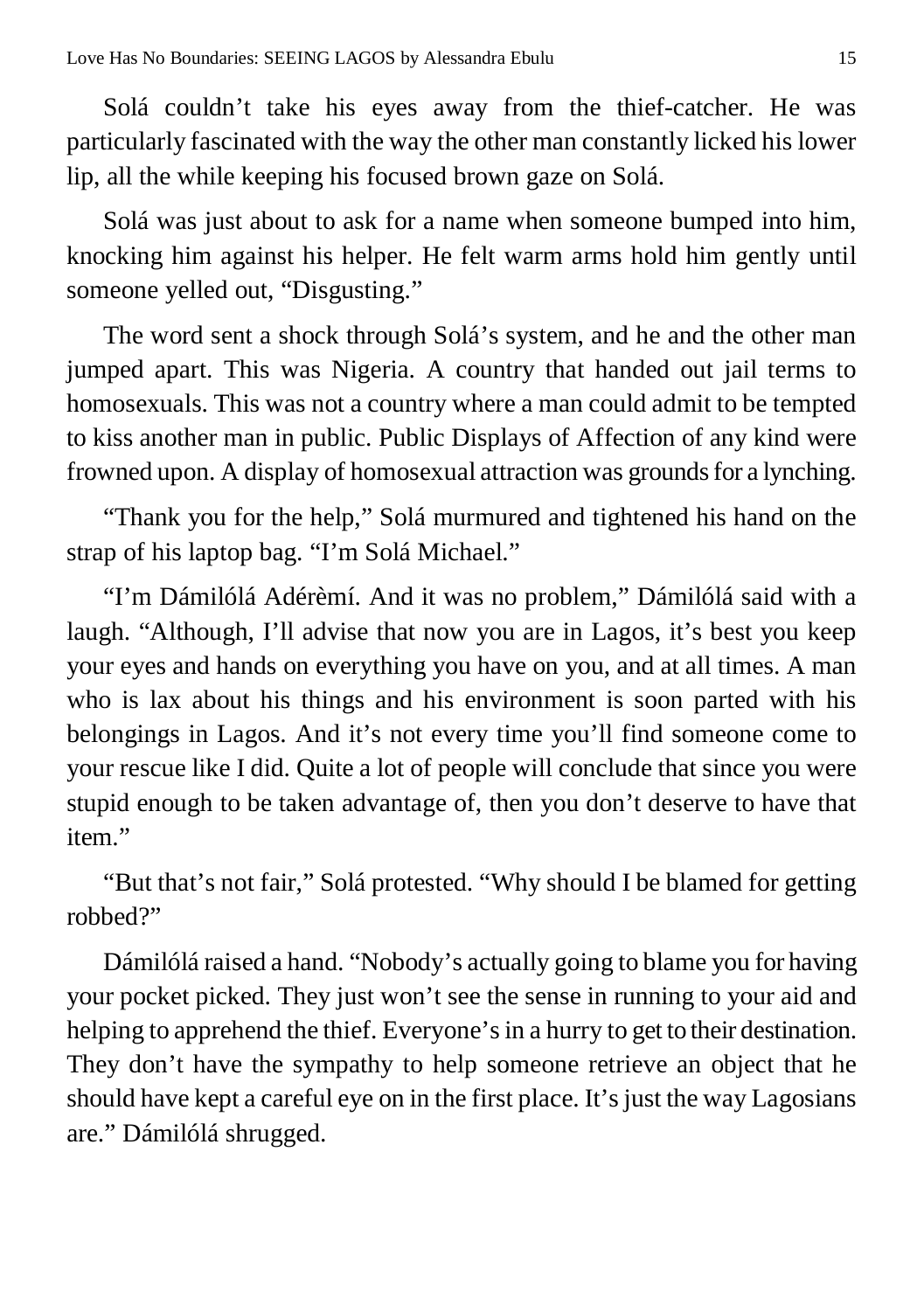"Lagosians sound a lot like jackasses," Solá retorted, then inhaled sharply. Maybe he had spoken too harshly. This was the city Dámilólá lived in, and that made him one of the Lagosians being spoken about.

Dámilólá laughed hard. "Well, some of us are," he admitted with a smile. "But you'll grow to love us and see the city as beautiful, enchanting, and utterly engaging."

Solá shook his head. "I do not intend to stay here for long enough to witness all the wonders of Lagos. I have a life to return to, a career. Plus, I do not think Lagos is actually the place for me."

"Who said anything about months—or even weeks?" Dámilólá asked with an impish grin. "Give me one night. Just a night, and I'll open your eyes to some of the wonders of this city I call home."

Solá stared at twinkling brown eyes, the infectious smile, and a lithe body that was presently balanced on its owner's heels and vibrating with contained energy. At that moment, Dámilólá looked like a big cat about to spring.

Slowly, the lethargy that had been with Solá ever since he got to Lagos began to lift, although he still retained his doubts about Lagos being captivating. The Lagos he knew was filthy, loud, and annoying. He didn't see how Dámilólá could make him love the place. However, only a fool would turn down an invitation with a beautiful man as his guide, and Solá Michael was not a fool.

He presented his hand to Dámilólá and said, "You have yourself a deal. Enchant me."

Dámilólá laughed. "Sure. Your first lesson is this. People don't really shake hands on the streets, unless they're business associates. Rather, we bump our fists." Dámilólá indicated that Solá should make a fist, and they bumped fists. "Now, where should we start?" Dámilólá mused and tugged on one of his dreads. His eyes scanned the area.

Solá however remembered his errands. "I need to pick up a dress for my sister. That was where I was heading when we bumped into each other. She said the tailor's shop is beside the First Bank."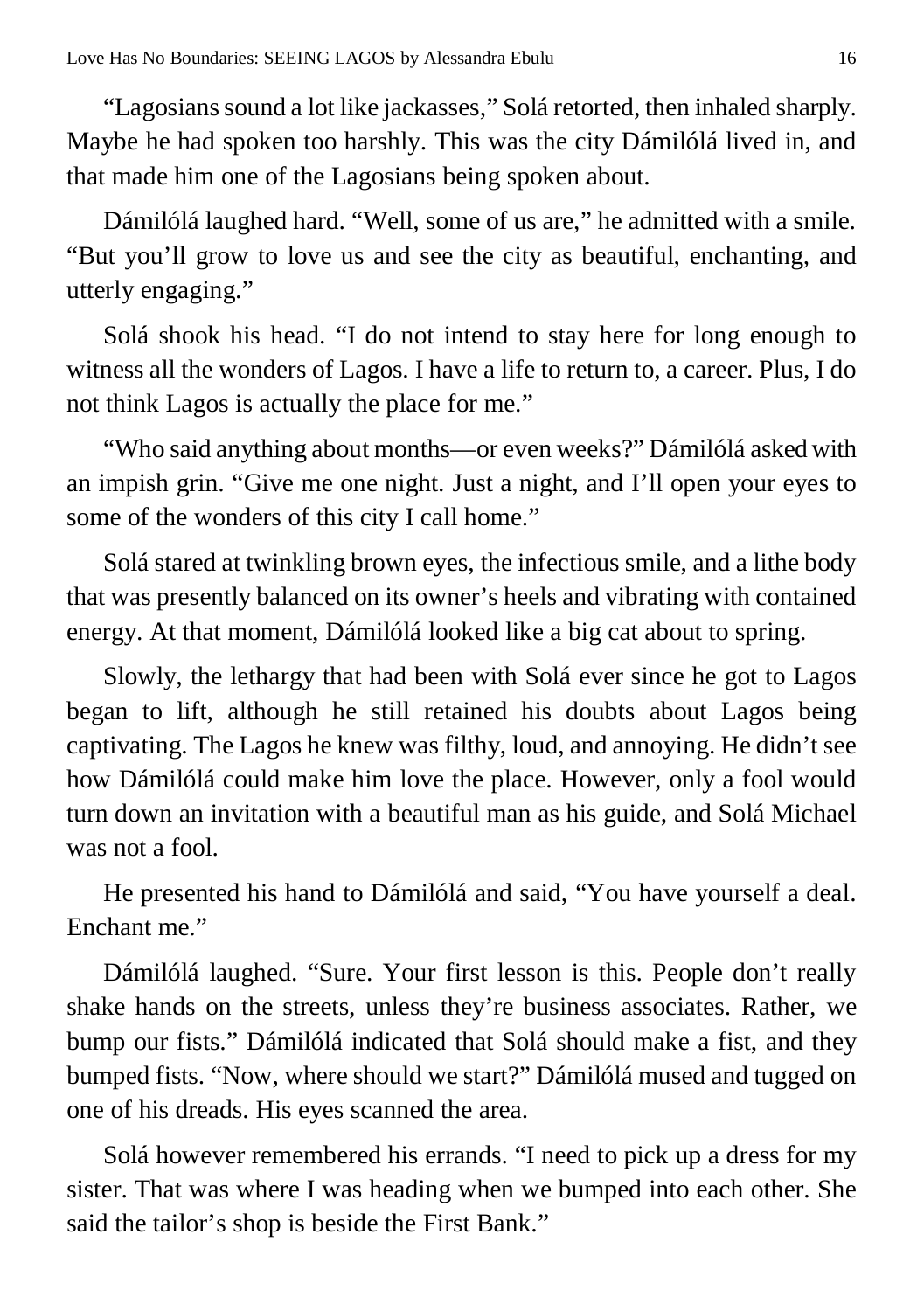Dámilólá nodded his head. "I know the place. It's a good place to start." He began walking briskly.

Solá followed him, wondering what could be fascinating about a tailor's shop in Lagos, and why it was a good starting point for getting him to understand Lagosians and fall in love with the city.

\*\*\*\*

Solá dropped the bags containing his sister's clothes on her bed. When the seamstress's girls began to pack his sister's clothes, he had wondered if maybe they had miscalculated. His sister didn't need so many dresses made from lace—beautiful, coloured, fabric with holes meant to reveal bits of skin that tantalized men's vision—skirts made from ankárá—the locally made material with its richly-coloured patterns that showcased the artistry and imagination of the men and women who designed them—or jackets that were made of the sophisticated Guinea brocade. What was Solápe doing with so many clothes? Clothes that, more often than not, she rarely wore?

Solá shook his head at the question. Women. He would never understand them or their burning desire to own as many articles of clothing as possible. They were a conundrum in his book.

Dámilólá had laughed at his amazement. Solá, though, hadn't been offended. His attention was captured by the busyness of the place: little girls rushing about carrying bolts of fabric; older girls threading sewing machines, their legs working the pedal as the machines made stitches on the materials; still-older women with their needles, creating intricate embroidery on ready materials; and finally, the head seamstress who moved around, giving advice and help, until she finally settled at her own sewing machine and continued with her work. It was artistry, speed, organization, a dramatic scene; with the end result, the joy and praises that came from satisfied clients who took their packages and left.

Solá had also spent part of his time staring hard at a little girl of about twelve, whose hands moved steadily and well over the swatches of fabric she was embroidering. She spoke animatedly with the other girls, laughed at their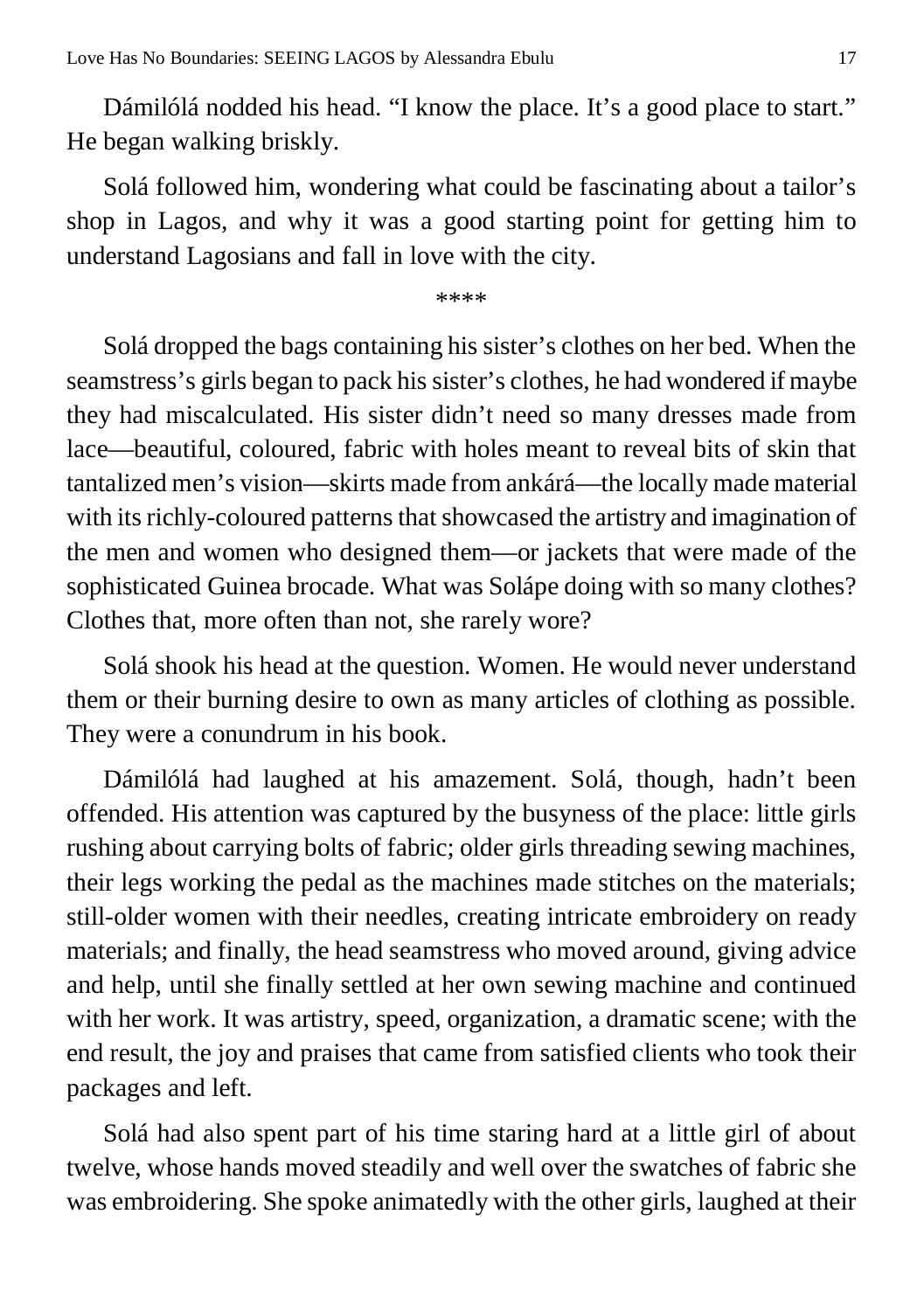jokes, but like the others, there was no misstep, no mistake in her work. She went through the swatches quickly, but it did not affect the quality of the work she was creating. The women all worked hard, mastered their craft, enjoyed their work, and were relaxed.

He and Dámilólá had been caught in mild traffic whilst they headed to his sister's house. Dámilólá had expressed disappointment at that but cheered up saying that the traffic they would encounter heading out of Lagos island would make up for it. The scandalized look he had given him made Dámilólá laugh before Dámilólá said, "There's no need to worry. Lagos traffic at its height is one that every Lagosian has to experience. Especially traffic on the Third Mainland Bridge, and you'll soon see why."

Dámilólá's voice from down the stairs jolted him out of the memory. "How long does it take to drop off some bags? Hurry or we'll miss the show."

"I'm coming," Solá replied, shutting his sister's door and hurrying out the door, all the while wondering what show they might be late for. The only thing Dámilólá had seemed excited about him seeing was the Third Mainland traffic. How was that a show?

\*\*\*\*

Third Mainland Bridge at night, in the thickest of traffic, was a sight to behold. Cars covered every inch of the bridge, and with their headlights shining strongly, the bridge was ablaze with colours and cars that looked like tiny ants moving slowly. The lights reflected on the ocean, multi-coloured flashes dancing on the surface of the water. It called to him, entranced him.

The cool air breezed into the car, cooling them off.

"It's beautiful, isn't it?" Dámilólá asked, grinning brightly. "This is how a lot of us relax on weeknights. Seeing this, listening to music and being tempted to jump into the ocean that calls to us to forget our worries and sorrows."

Solá shook his head. "I have no plans to jump into any water, thank you very much. I happen to value my life a lot."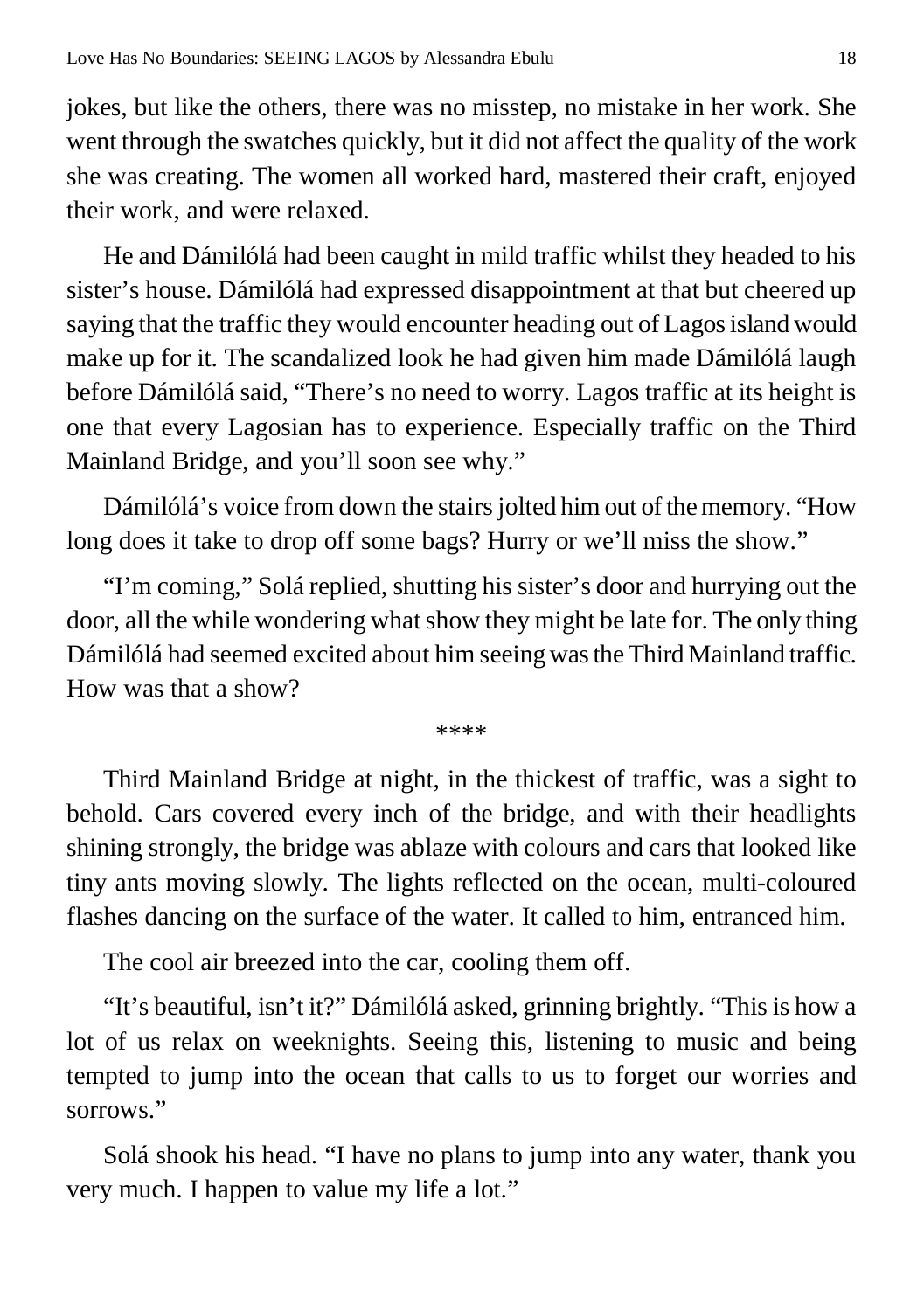"Just because you feel the urge doesn't mean you should give into it. It's enough to feel the call and know that you're one with nature."

At his disbelieving look, Dámilólá cranked up the volume, and the voice of the radio presenter filled the car. Solá, though, was focused on where else Dámilólá wanted to take him. He hoped it didn't involve jumping onto the beach under some misguided notion that it was a way to connect with nature's force.

"We'll soon get there," Dámilólá said, interrupting his thought process.

"Where's there? And what exactly are we going to do there?" Solá asked.

Dámilólá smiled. "*There* is Yába. And we're going to watch a rendition of Olá Rótìmí's *Our Husband Has Gone Mad Again*, whilst devouring a plate of hot *àmàlà* and *àbùlà* soup and drinking gourds of palm wine. It's an experience I want you to have."

\*\*\*\*

Lagosians definitely knew how to enjoy themselves. That was the thought that went through Solá's mind as he cut a bit of *Àmàlà*— a thick paste made from yam flour and hot water— and mixed it with hot *Àbùlà* soup— a mix of *Gbègìrì* and *Ewédú* soup. He tossed it into his mouth, followed by bits of fish and meat. He took the meal with copious amounts of palm wine that left him feeling hazy.

This feeling contributed to his enjoyment of the play, and he laughed hard with the audience at the hilarity of Léjokà-Brown and the way the return of his American wife, Lisa, threw his entire household into pandemonium, causing him to say good-bye to his political career and his traditionally-married wives.

By the time the actors and actresses gave their final bow, Solá found himself on his feet, clapping along with the rest of the crowd. Hell, he wished he could contact the playwright so he could congratulate Olá Rótìmí on a story well written.

"I can see you're having fun," Dámilólá breathed into his ear. "But the night is just beginning. Next stop is Ozone cinema. Let's watch a movie."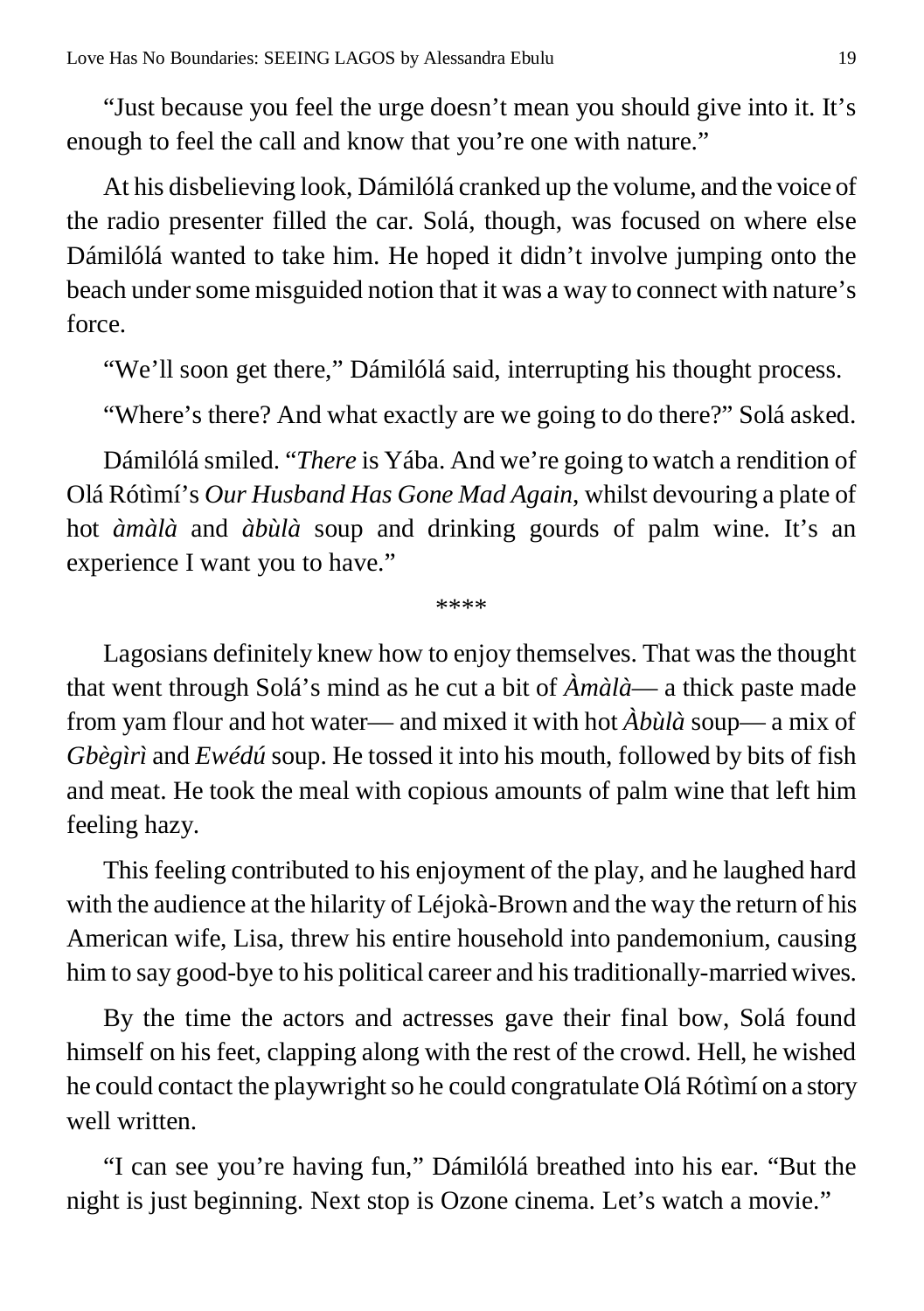Amidst Solá's protests that they just finished seeing a play, Dámilólá dragged him to the cinema, where he paid for both their tickets. Soon they were seated in the back of the hall, waiting for the movie to commence. As they waited, Solá looked around.

People had big bags of popcorn and drinks and held on tight to their movie partners. There was a hushed reverence as the movie started, and the hush continued till the end of the movie, letting up for a couple of times when the audience was sympathetic to the characters on screen. The audience laughed when the scene was funny, shouted at the action scenes, and remained quiet otherwise.

Solá briefly let his eyes sweep across the room. Everyone in that room, man, woman and child stared intently at the screen, completely captivated by the plot, and Solá realized that in Lagos, the cinema was almost a religious experience. Be it a stage drama or people on screen, Lagosians liked a good story.

"Next stop is Ìkejà. You need to see how we move, and our clubs," Dámilólá whispered in his ears as the credits flashed on the screen.

The cool air on his ears caused Solá to shiver slightly. He turned to Dámilólá. "I've been to Ìkejà before. There were no clubs there."

Dámilólá grinned. "Of course there weren't clubs at that time. Ìkejà is a corporate area. Offices are a dozen a mile there. What you saw was serious Ìkejà in the daylight. I want to show you Ìkejà at night. The chameleon that changes its appearance to suit the environment. That's Ìkejà for you. It's the perfect representation of the average Lagosian spirit. We work hard, but when work is over, we're quite capable of transforming into party animals who want to relax, with as minimal effort as possible."

\*\*\*\*

They'd been to three clubs already, all within a time frame of four hours, and there were three things the clubs all had in common. The lack of lights, the music of Nigerian stars like Iyanya, Terry G, Timaya, Psquare, Wizkid, et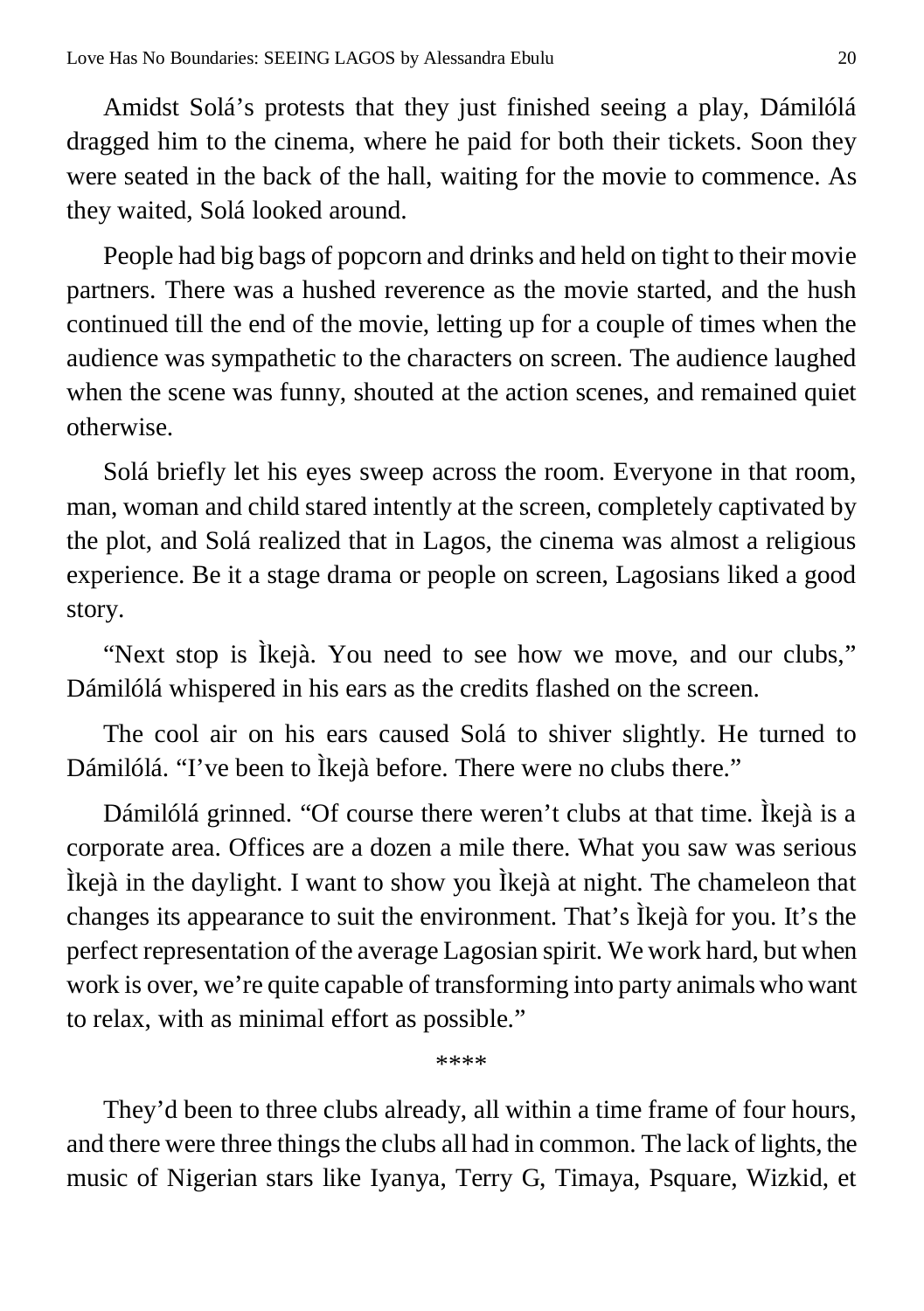cetera, and the throngs of bodies pressed closely to each other. Bodies that moved sinuously to the music.

Alcohol—beer, spirits, and wine—flowed freely, and everybody in the clubs had that half-dazed look of the drunk. Men ground against each other, women made out with women, and heterosexuals fucked in the corners all over the room. Nobody made a fuss. The haze that had descended on the clubs made everything seem normal. Couples that would have otherwise hidden during the day came out freely at night. It was like the entire city let down its hair and was more receptive.

At the moment, Dámilólá was grinding against him to the hard rhythm of Timaya's "Málonògèdì". He had his ass placed just in the right place in front of Solá's jeans.

Solá tried various images to get out of thinking of his companion's ass, but Dámilólá spun around and covered Solá's lips with his. Before Solá could moan, Dámilólá's tongue had gained entry into his mouth and began to slide against his tongue. Solá's hands drifted to Dámilólá's hips, bringing him closer, as they ground together to the beat of Timaya's song until it ended, and both their jeans were soaked.

The switch to Psquare's more upbeat "Alingo" had Solá jerking back in panic. What had he done? He hadn't even confirmed if Dámilólá was okay with it, before he had grabbed the other man's hips. The amused look in Dámilólá's eyes reassured him somewhat, though.

They walked in silence to the car, the reverberating beat of the songs playing in the club still reaching them at the car park. Dámilólá leaned his folded arms on the top of the car and asked, "So what do you think of my city?"

"It's beautiful. I can see why you like it," Solá replied honestly, his mind flashing back to the sights of Lagos. He smiled as he remembered a little girl they had come across, dancing in front of her mother's shop. They had caught sight of the girl at a traffic point, and it had been entertaining watching her move and grow more confident as people congratulated her skill.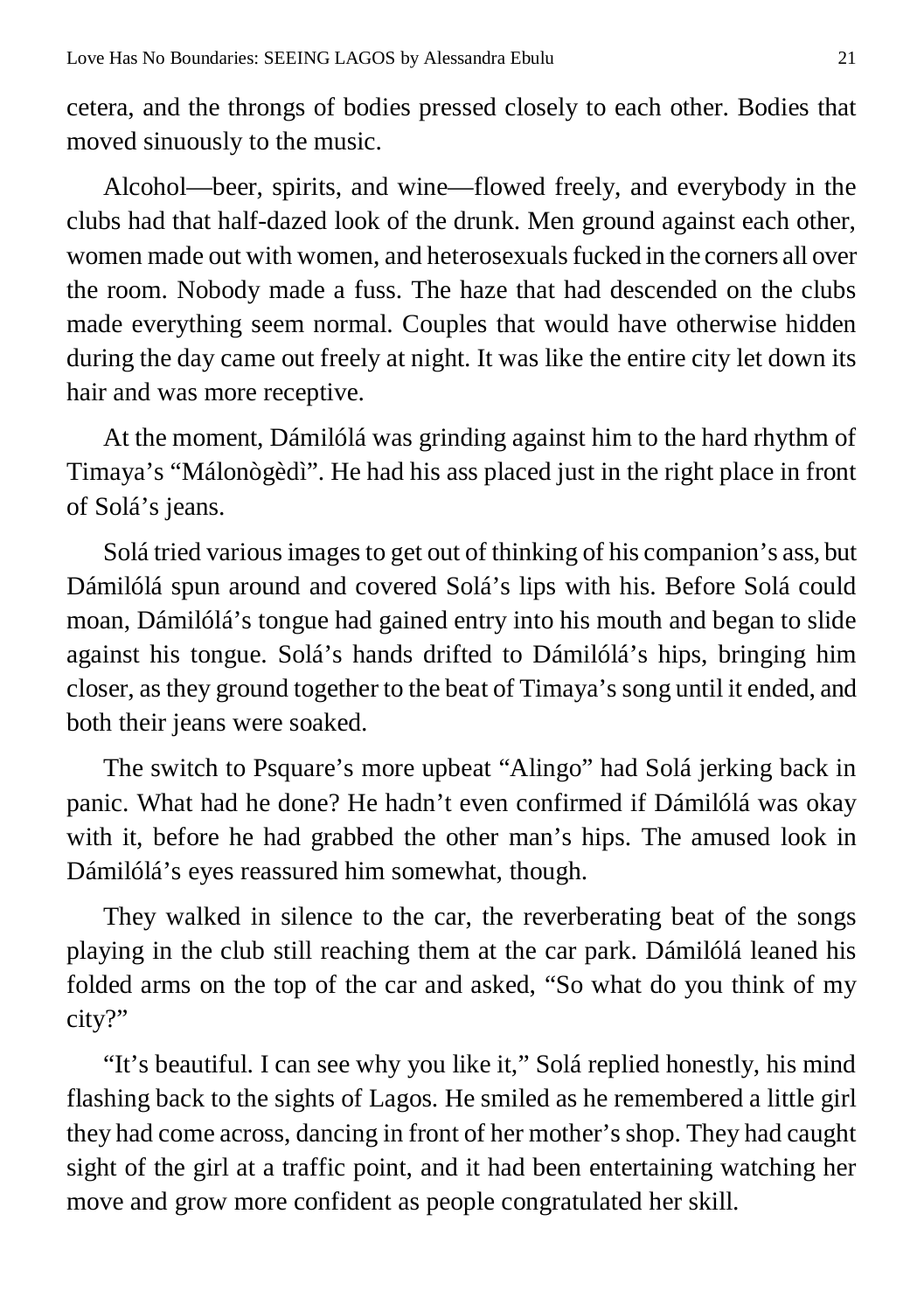"That's just a little bit of Lagos. I wish I had the time to show you more. Show you the great bargains you can get at Balogun market, watch the carvers at Lekki, dance with the musicians at Surulere, eat the *mallam's Mishai*—a breakfast of bread and fried eggs with tomatoes, peppers, onions, garlic and seasoning—at Agege. I wish you could see the Eko festival with the canoes coursing across the ocean or the Eyo festival with the masquerades. I wish I could show you Oshodi and where you can get designer knockoffs at Abé e Bridge," Dámilólá's eyes flashed. "I wish I could show you so much."

"Well, you still can," Solá smiled. "I'm not leaving yet, and I'm sure there's ample time for you to show me everything. And when I do return to Lexington, you can come visit any time you're around, so I too can show you my own home, the wonders that await at every corner."

Dámilólá's grin was wide. "You've got yourself a deal. And I might just take you up on that offer sooner than you expect. I'm processing my Master's application into the University of Leeds. If it does go through, you can return the favour." He looked at the rising sun, looked down at the car timer that read 6:05 a.m. and said, "Time for you to get a taste of the *Mishai* and get some shut eye. We have more wonders to see today and more living to do in the city that never sleeps."

#### **THE END**